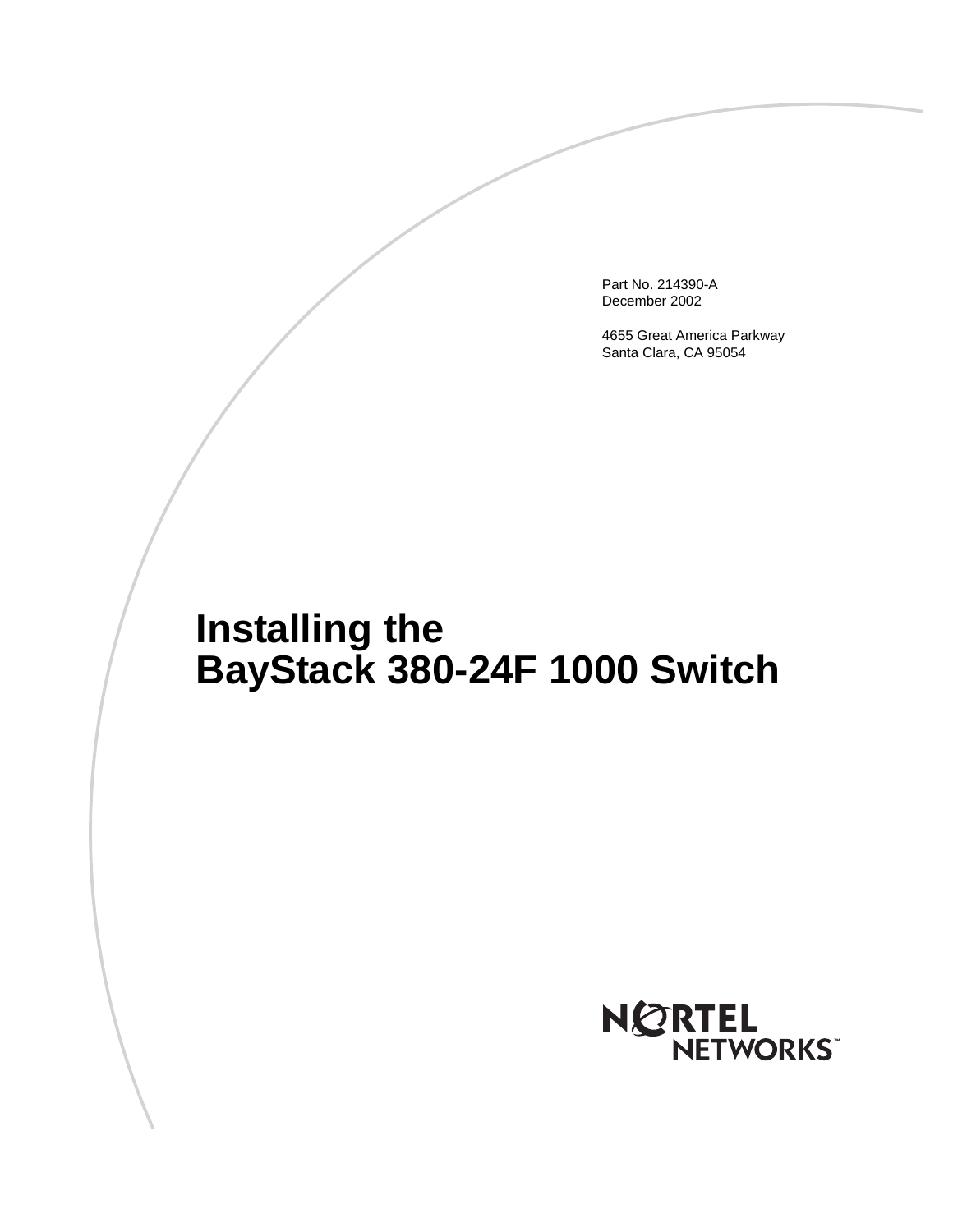#### **Copyright © 2002 Nortel Networks**

All rights reserved. December 2002.

The information in this document is subject to change without notice. The statements, configurations, technical data, and recommendations in this document are believed to be accurate and reliable, but are presented without express or implied warranty. Users must take full responsibility for their applications of any products specified in this document. The information in this document is proprietary to Nortel Networks Inc.

#### **Trademarks**

Nortel Networks, the Nortel Networks logo, the Globemark, Unified Networks, and BayStack are trademarks of Nortel Networks.

Microsoft, Windows, and Windows NT are trademarks of Microsoft Corporation.

Adobe and Acrobat Reader are trademarks of Adobe Systems Incorporated.

#### **Statement of Conditions**

In the interest of improving internal design, operational function, and/or reliability, Nortel Networks NA Inc. reserves the right to make changes to the products described in this document without notice.

Nortel Networks NA Inc. does not assume any liability that may occur due to the use or application of the product(s) or circuit layout(s) described herein.

#### **Federal Communications Commission (FCC) Statement**

Note: This equipment has been tested and found to comply with the limits for a Class A digital device, pursuant to Part 15 of the FCC rules. These limits are designed to provide reasonable protection against harmful interference when the equipment is operated in a commercial environment. This equipment generates, uses, and can radiate radio frequency energy. If it is not installed and used in accordance with the instruction manual, it may cause harmful interference to radio communications. Operation of this equipment in a residential area is likely to cause harmful interference, in which case users will be required to take whatever measures may be necessary to correct the interference at their own expense.

#### **EN 55 022 Declaration of Conformance**

This is to certify that the Nortel Networks BayStack 380-24F 1000 Switch is shielded against the generation of radio interference in accordance with the application of Council Directive 89/336/EEC, Article 4a. Conformity is declared by the application of EN 55 022 Class A (CISPR 22).



**Caution:** This device is a Class A product. In a domestic environment, this device can cause radio interference, in which case the user may be required to take appropriate measures.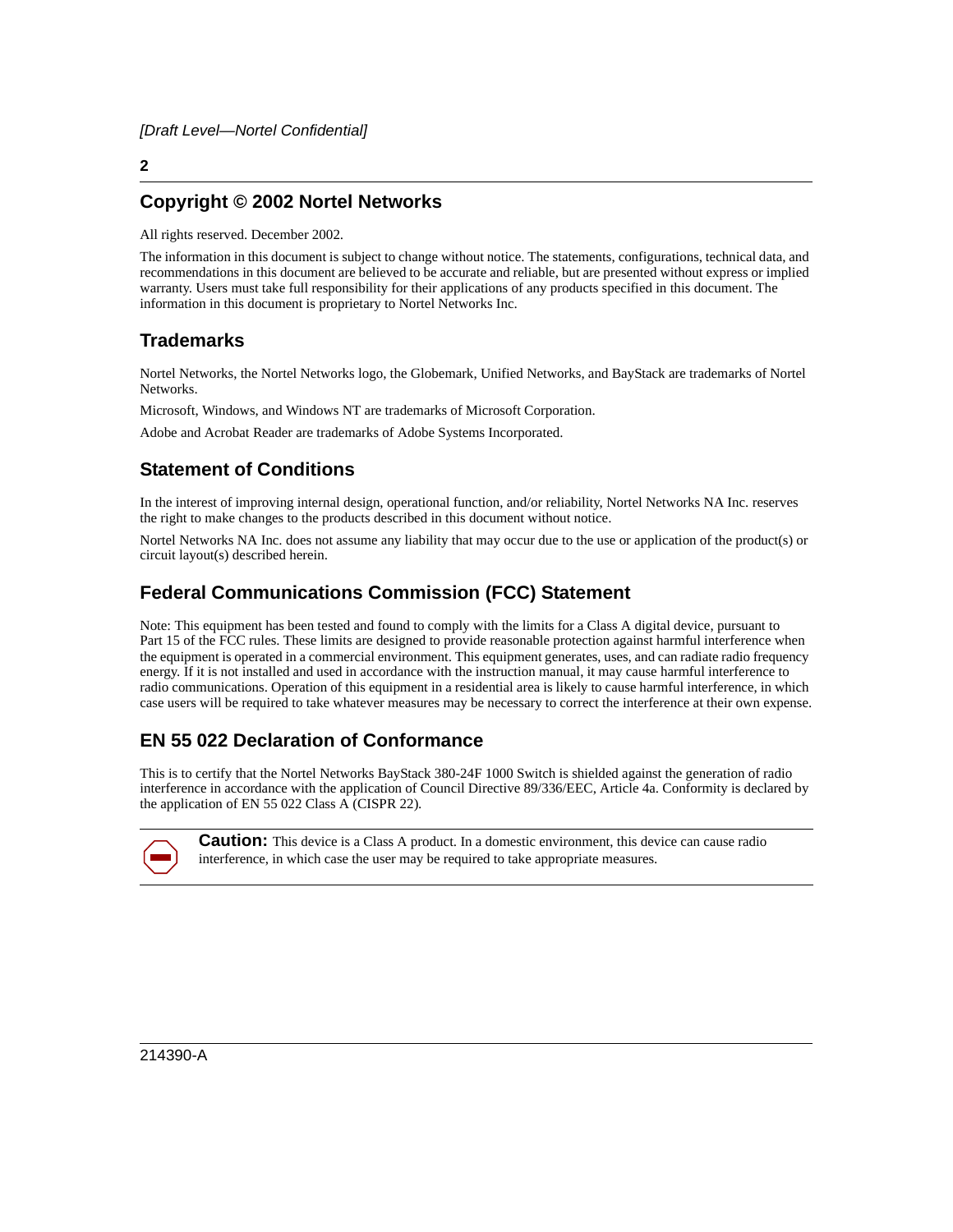# **About this guide**

This guide provides instructions to install the Nortel Networks\* BayStack\* 380-24F 1000 switch on a table or in an equipment rack. For more detailed information about the switch, refer to *Using the BayStack 380-24F 1000 Switch* (part number 214391-A).

This guide includes information about the following topics:

- Environmental requirements for the installation site (next)
- Installing the switch on a table ([page 5\)](#page-4-0) or in a rack [\(page 6](#page-5-0))
- Network connection requirements ([page 7\)](#page-6-0)
- Connecting AC power [\(page 8](#page-7-0))
- Descriptions of LEDs [\(page 8](#page-7-1))
- Initial switch setup ([page 9](#page-8-0))

### **Before you begin**

Make sure the area where you will install and use the BayStack 380-24F 1000 Switch meets these environmental requirements:

- Ambient temperature between  $41^{\circ}$  and  $104^{\circ}$  F (5° and  $40^{\circ}$  C)
- Relative humidity between 5% and 85% noncondensing
- No nearby heat sources such as hot air vents or direct sunlight
- No nearby sources of severe electromagnetic noise
- No excessive dust
- Adequate power source within six feet; one 15-Amp circuit required for each power supply
- At least 2 inches (5.08 cm) on each side of the switch unit for ventilation.
- Adequate space at the front and rear of the switch for access to cables.

If you are installing a single BayStack 380-24F 1000 Switch on a table or shelf, make sure the surface will support at least 5 to 10 pounds.



**Note:** The direction of air flow in the BayStack 380-24F switch is from left to right.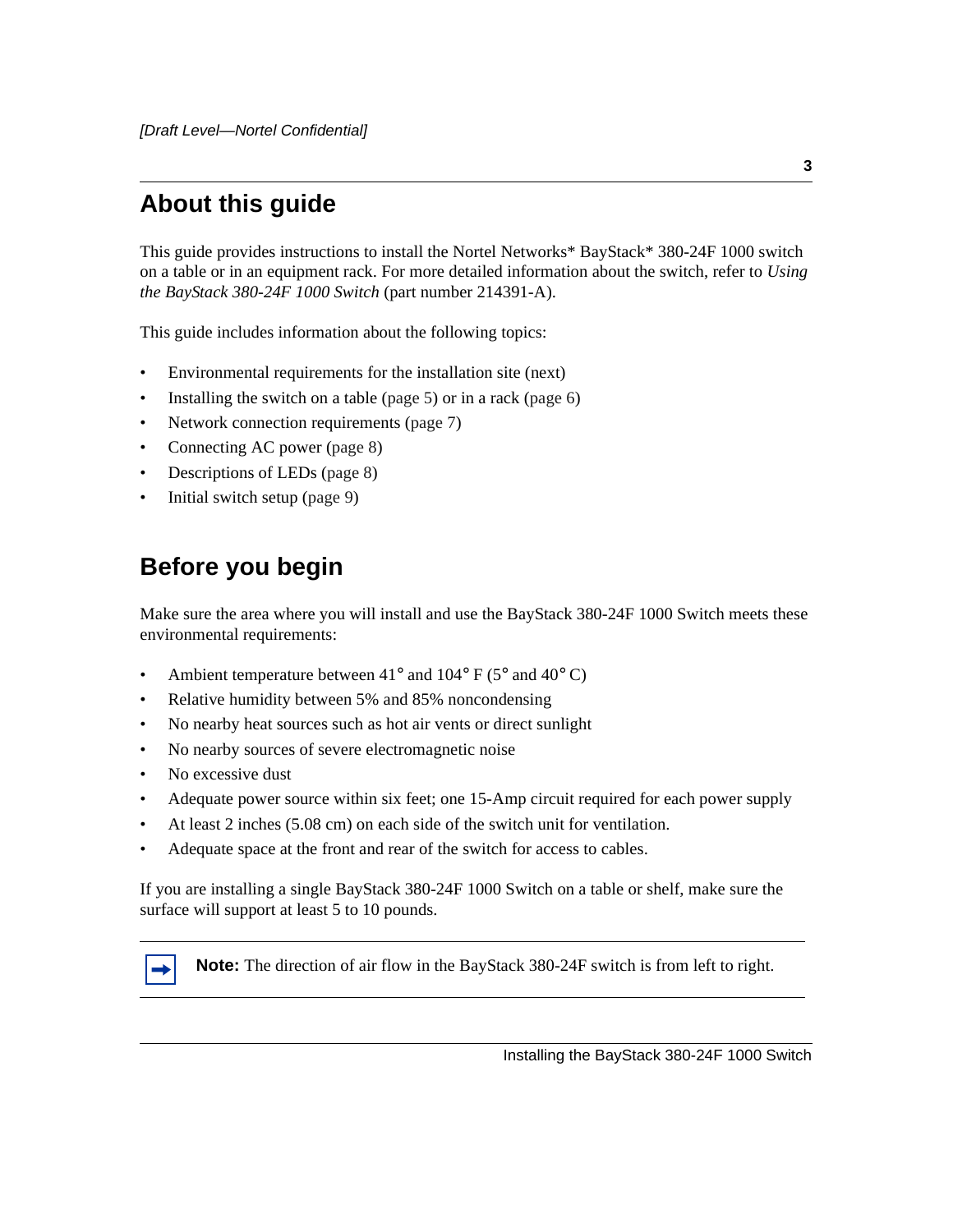### **Package contents**



10524FC

 $\left( \begin{matrix} 1 \end{matrix} \right)$ 

- 1 = BayStack 380-24F 1000 Switch
- 2 = Rack-mounting hardware:
	- Rack-mount brackets
	- Screws for attaching brackets to the switch<br>• Screws for attaching the switch to the equip
	- Screws for attaching the switch to the equipment rack
- 3= Rubber footpads
- 4= Documentation Kit
	- Read Me First sheet
	- Installing the BayStack 380-24F 1000 Switch
	- **Warranty**
	- Software license agreement
	- Safety Instructions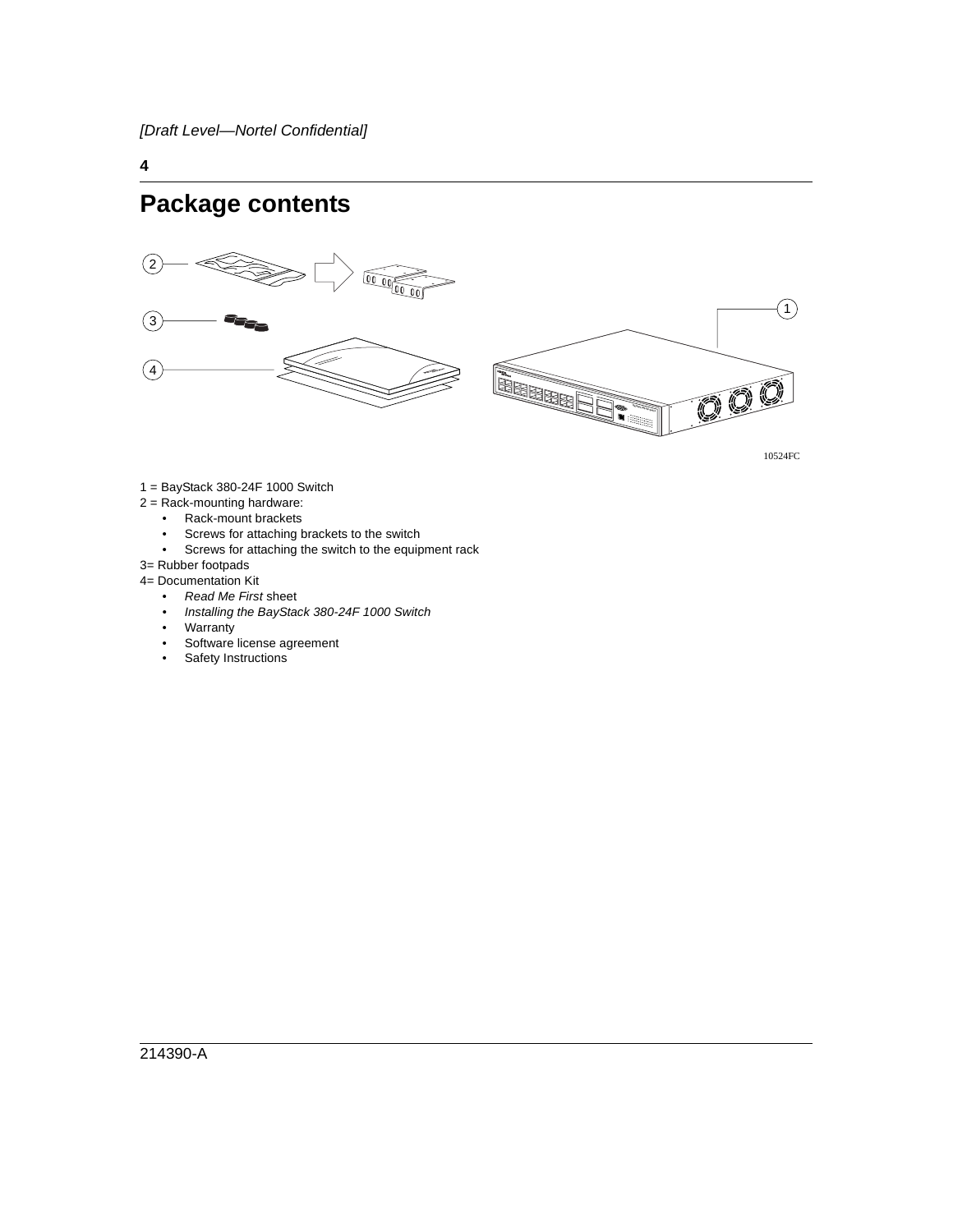# <span id="page-4-0"></span>**Installing the switch on a table or shelf**

You can install a single BayStack 380-24F 1000 Switch on any flat surface that can safely support the weight of the switch (5 to 10 pounds).



**1** Attach the rubber feet at the marked locations.



**2** Set the switch on a table or shelf.

Allow at least 2 inches (5.1 cm) on each side for proper ventilation and at least 5 inches (12.7 cm) at the back for power cord clearance.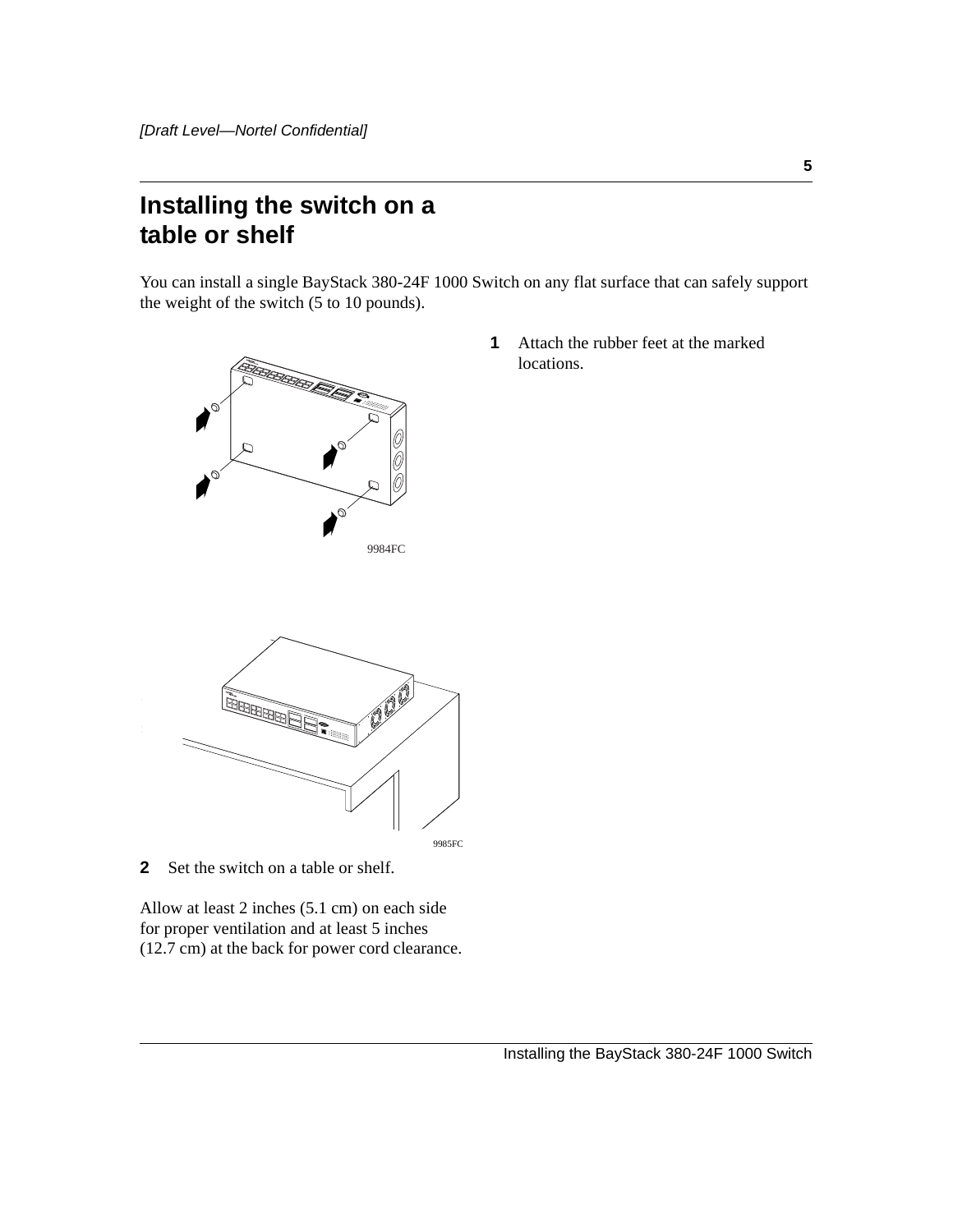# <span id="page-5-0"></span>**Installing the switch in an equipment rack**

**Required tool:** Phillips screwdriver for attaching brackets to the switch

#### **Rack requirements:**

- A space of 2.8 inches is provided for each switch in an EIA or IEC standard 19-inch (48.2-centimeter) equipment rack.
- The rack is bolted to the floor and braced if necessary.
- The rack is grounded to the same grounding electrode used by the power service in the area. The ground path must be permanent and must not exceed 1 ohm of resistance from the rack to the grounding electrode.



**1** Attach a bracket to each side of the switch.

The bracket with the round holes goes on the right side of the switch, where the round fan vents are located.



**2** Slide the switch into the rack. Insert and tighten the rack-mount screws.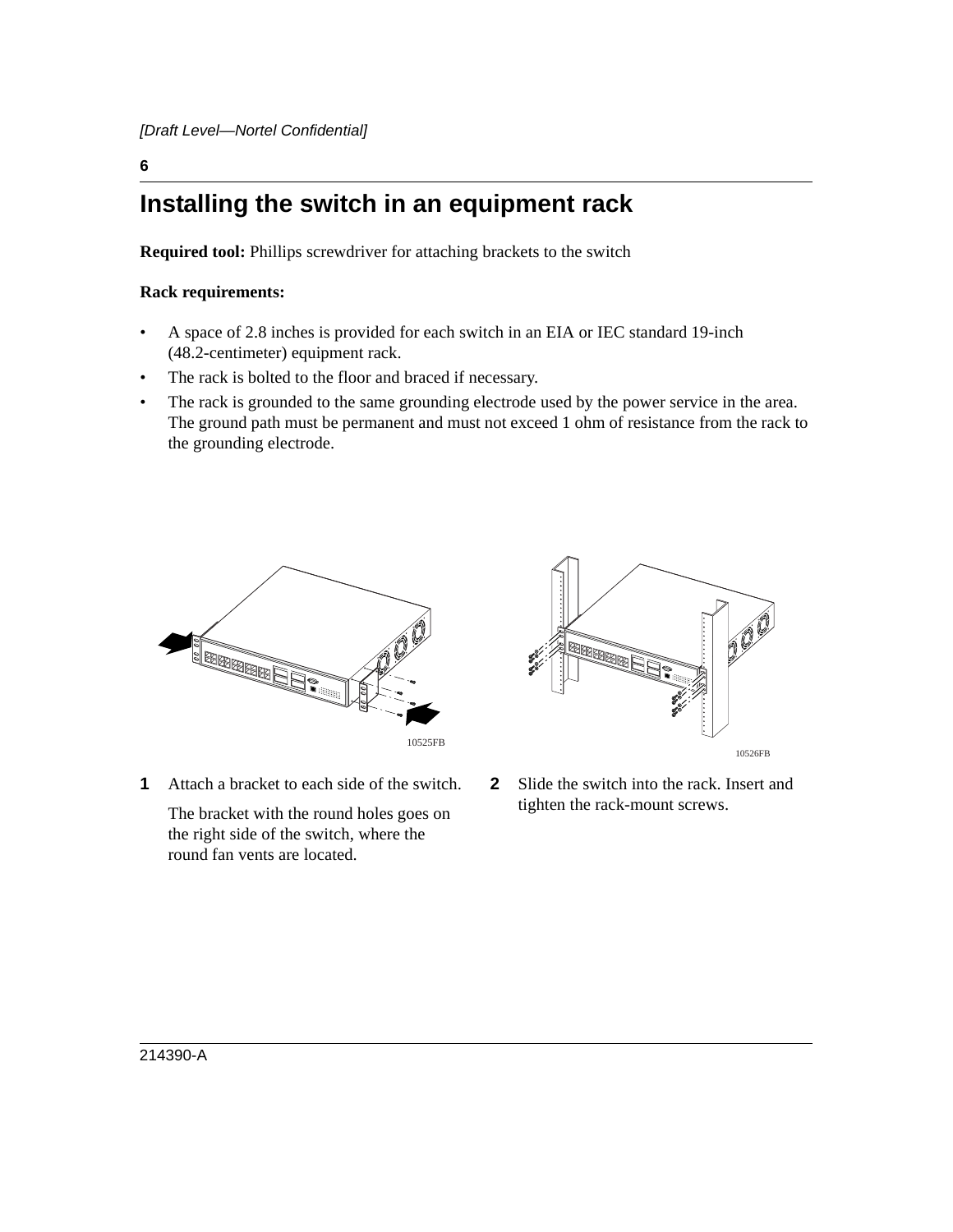# <span id="page-6-0"></span>**Connection requirements**

#### **Required cables:**

| 1000 BASE-T ports:           | For 1000 Mb/s operation: Category 5 UTP cable                                                                                 |
|------------------------------|-------------------------------------------------------------------------------------------------------------------------------|
| Console port:                | Serial cable with DB-9 female connector on one end                                                                            |
| GBIC and Mini-GBIC<br>ports: | Varies with the installed GBIC or mini-GBIC: refer to the documentation that<br>was shipped with the GBIC for specifications. |

Refer to the following tablesfor connector pin assignments.

| <b>Connector</b>        | Pin number | Signal                         |
|-------------------------|------------|--------------------------------|
| 5                       |            | Carrier detect (not used)      |
|                         | 2          | Transmit data (TXD)            |
| 00000<br>0000<br>◉<br>۰ | 3          | Receive data (RXD)             |
|                         | 4          | Data terminal ready (not used) |
| 6                       | 5          | Signal ground (GND)            |
| 9473EA                  | 6          | Not used                       |
|                         |            | Request to send (not used)     |
|                         | 8          | Not used                       |
|                         | 9          | Ring indicator (not used)      |

|  | Table 1 Pin assignments in the Console port |  |
|--|---------------------------------------------|--|
|--|---------------------------------------------|--|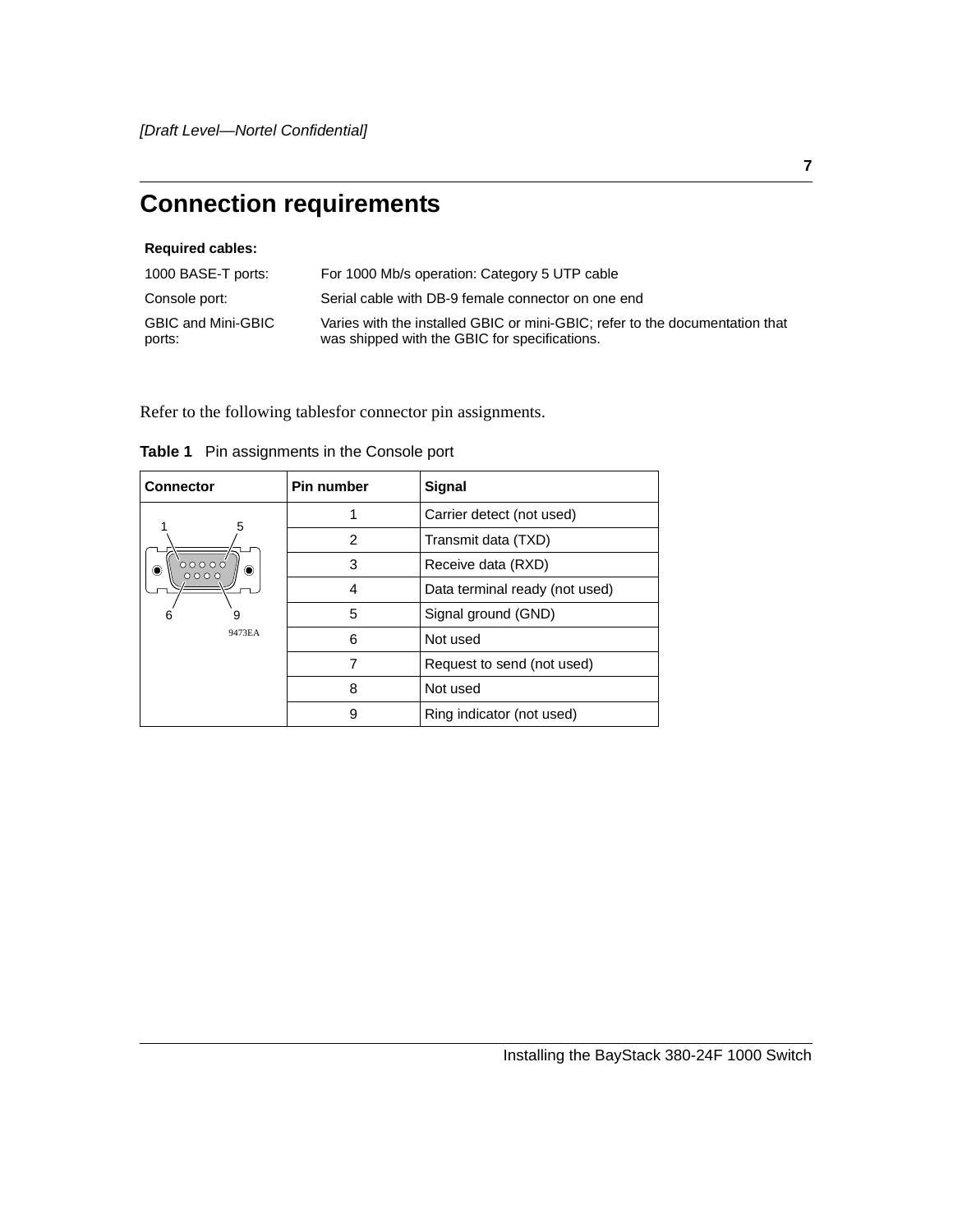### **AC power specifications**

<span id="page-7-0"></span>

| Input current:       |
|----------------------|
| Input voltage (rms): |
| Power consumption:   |
| Thermal rating:      |

1.5A at 100 VAC 100 to 240 VAC at 47 to 63 Hz  $150W$ 1000 BTU/hr maximum

# <span id="page-7-1"></span>**Checking LEDs**

Refer to the illustration and tables that follow for descriptions of the LEDs on the BayStack 380-24F 1000 Switch. The tables describe LED operation for a switch that has completed its power-on self-tests.





10473EB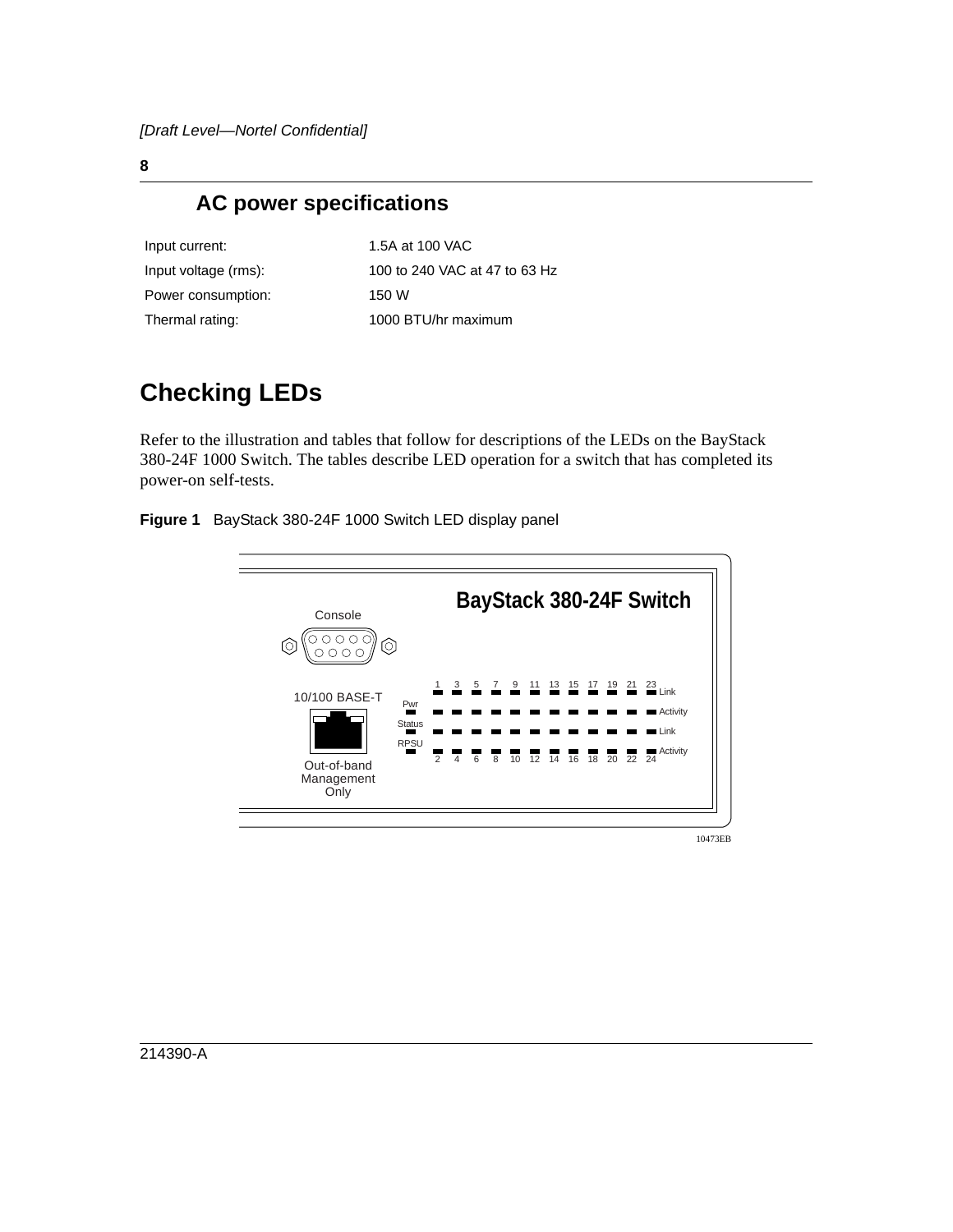|  | <b>Table 2</b> BayStack 380-24F switch LED descriptions |  |
|--|---------------------------------------------------------|--|
|--|---------------------------------------------------------|--|

| Label         | <b>Type</b>         | Color | <b>State</b>    | <b>Meaning</b>                                                                                                                                    |
|---------------|---------------------|-------|-----------------|---------------------------------------------------------------------------------------------------------------------------------------------------|
| Pwr           | Power status I      | Green | On              | DC power is available to the switch's internal circuitry.                                                                                         |
|               |                     |       | Off             | No AC power to switch or power supply failed.                                                                                                     |
| <b>Status</b> | System<br>status    | Green | On              | Self-test passed successfully and switch is operational.                                                                                          |
|               |                     |       | <b>Blinking</b> | A nonfatal error occurred during the self-test. (This<br>includes nonworking fans.)                                                               |
|               |                     |       | Off             | The switch failed the self-test.                                                                                                                  |
| <b>RPSU</b>   | RPSU status   Green |       | On              | The switch is connected to the RPSU and can receive<br>power if needed.                                                                           |
|               |                     |       | Off             | The switch is not connected to the RPSU or RPSU is not<br>supplying power.                                                                        |
| 1000          | Speed<br>Indicator  | Green | On              | The corresponding port is set to operate at 1000 Mb/s<br>and the link is good.                                                                    |
|               |                     |       | <b>Blinking</b> | The corresponding 1000 Mb/s port has been disabled by<br>software.                                                                                |
|               |                     |       | Off             | The link connection is bad, or there is no connection to<br>this port.                                                                            |
| Link          | Link status         | Green | On              | Valid communications link established.                                                                                                            |
|               |                     |       | Off             | The communications link connection is bad or there is no<br>connection to this port.                                                              |
|               |                     |       | <b>Blinking</b> | The corresponding port is management disabled.                                                                                                    |
| Activity      | Port activity       | Green | <b>Blinking</b> | Indicates network activity for the corresponding port. A<br>high level of network activity can cause the LEDs to<br>appear to be on continuously. |

# <span id="page-8-0"></span>**Initial switch setup**

The BayStack 380-24F 1000 Switch begins switching as soon as you attach network devices and connect the switch to power. To manage the switch over the network or to perform TFTP operations, you must set certain IP parameters. Refer to *Using the BayStack 380-24F 1000 Switch* for more information about the console menus and configuring your switch.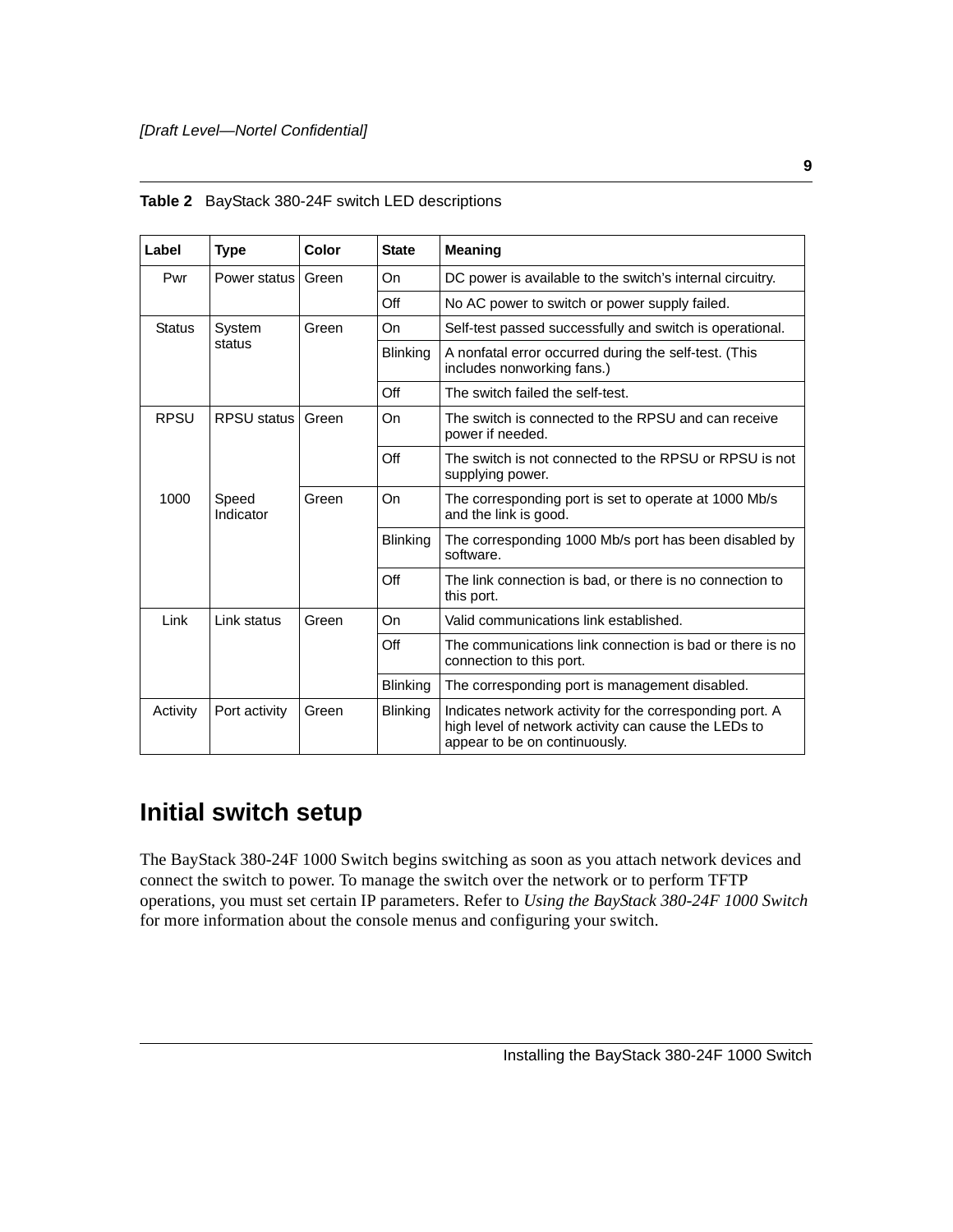### **Setting IP parameters**

For the initial setup of a standalone switch, you must set the following IP parameters:

- IP address of the switch
- Subnet mask
- Gateway address.

To set the IP parameters:

**1** Connect a terminal to the Console port on a standalone switch.

Set the terminal protocol as described in *Using the BayStack 380-24F 1000 Switch*.

- **2** Connect the switch to power.
- **3** After the Nortel Networks logo is displayed, press [Ctrl]-Y to display the Main Menu. The screen displays the Main Menu for the switch.

**Figure 2** BayStack 380-24F Main Menu screen

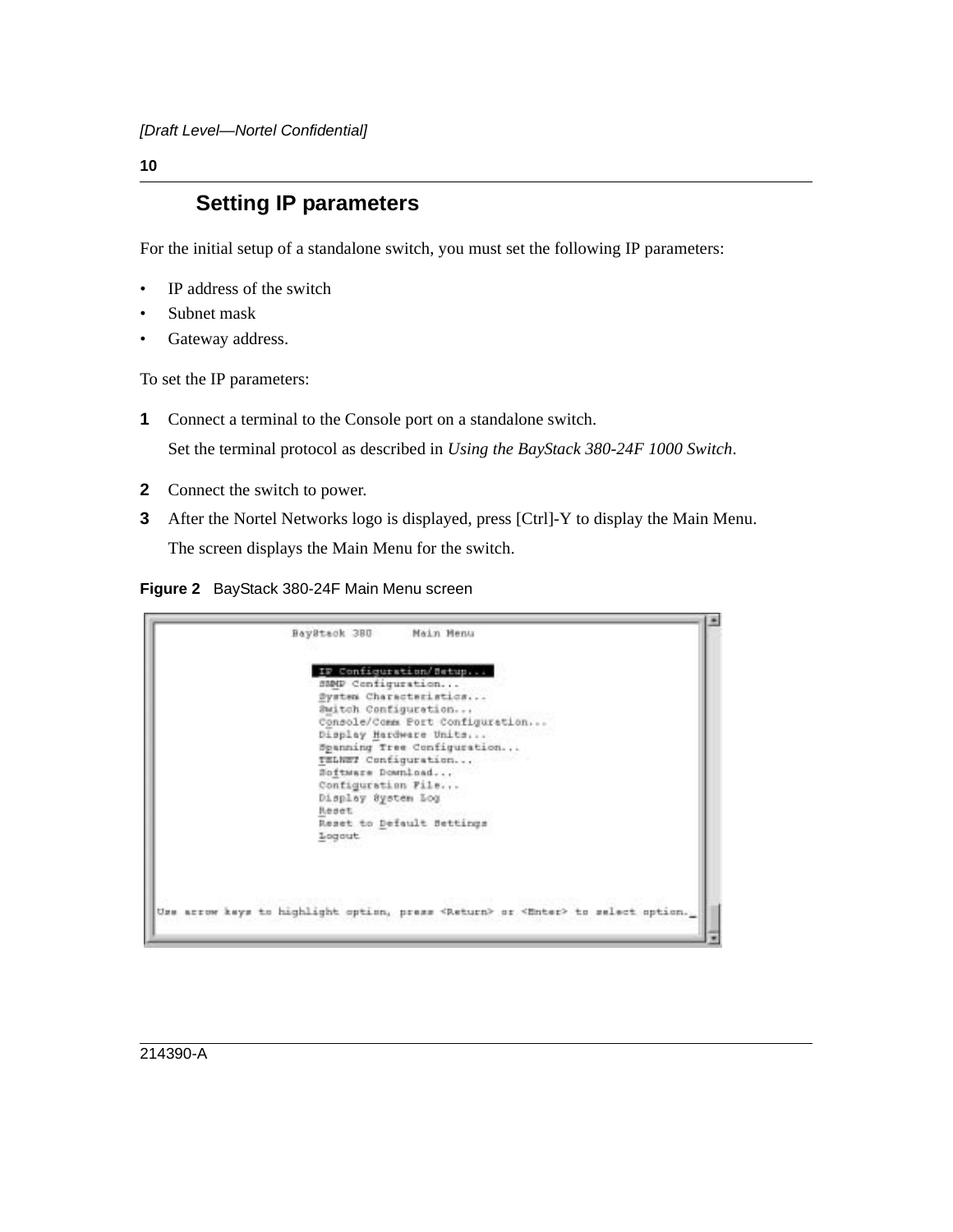**4** Select IP Configuration/Setup (or press i) to display the IP Configuration/Setup menu.

**Note:** The default management VLAN in the BayStack 380-24F 1000 Switch is VLAN 1. To manage the switch, make sure the network management station is on the management VLAN or is connected to the management VLAN through routers.

#### **Figure 3** IP Configuration/Setup screen

|                                                                            | BootP Request Mode: BootP Dischled |         |                    |
|----------------------------------------------------------------------------|------------------------------------|---------|--------------------|
|                                                                            | Configurable                       | In Use  | Last BootP         |
| In-Band Bwitch IF Address: [ 0.0.0.0 ]<br>In-Band Subnet Mask: [ 0.0.0.0 ] |                                    | 0.0.0.0 | 0.0.0.0<br>0.0.0.0 |
| Default Gateway:                                                           | 1.0.0.0.0.1                        | 0.0.0.0 | 0.0.0.0            |
| IP Address to Ping: [ 0.0.0.0 ]<br>Start Ping:                             | $\sqrt{N}$                         |         |                    |

**5** In the In-Band Switch IP Address field, enter the IP address of the switch in dotted-decimal notation.

**Note:** If the In-Band Subnet Mask field does not already contain a value when you enter the IP address in the In-Band IP Address field, the switch software provides an in-use default value for the In-Band Subnet Mask field. This value is based on the class of the entered IP address.

- **6** In the In-Band Subnet Mask field, enter the IP subnet mask address.
- **7** In the Default Gateway field, enter the default gateway address.